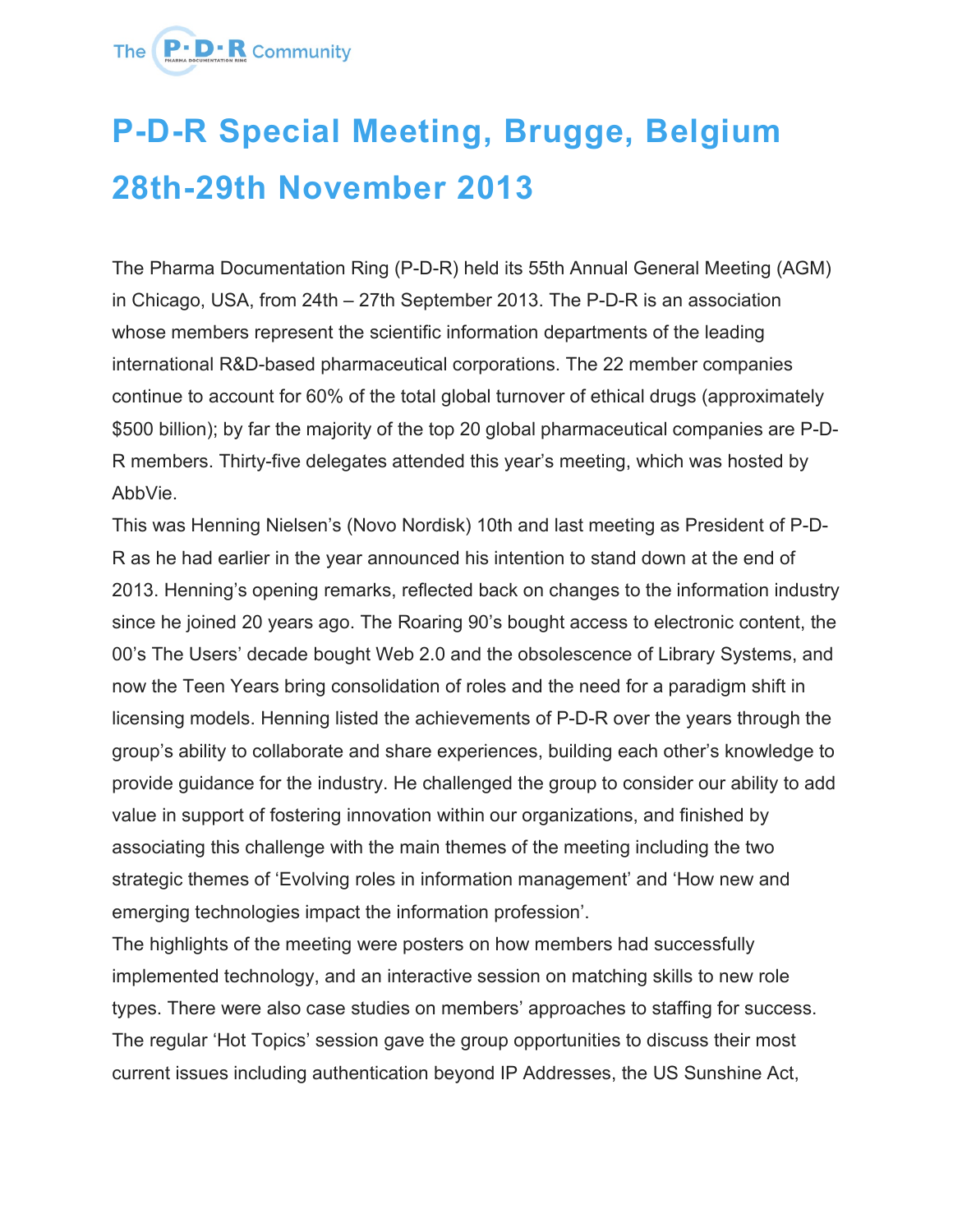# The **P.D.R** Community

compliant central repository management, how to provide Amazon-like services and our 'Epic Fails'.

The P-D-R Topic Groups presented throughout the three days and this year we were fortunate to host a number of external guests:

- Tim Fortin (LodeStar) presentation on 'Metrics measuring value vs. measuring activity'
- Robin Neidorf (FreePint) presentation on 'Information Technology and what it means for the information professional and the wider industry'
- Brian Gelinas, Lynn Murphy and guests (Factiva) Hot Seat discussion on DJX changes
- Valerie Florance (National Institutes of Health/National Library of Medicine) presentation on 'Data Science – Roles, Career, Training – A View from NIH'

#### **P-D-R members' presentations included:**

- Joanne Mallory(Pfizer)on 'Results of P-D-R Survey on Business Information Sources'
- Wolfgang Ludwig (Merck KGaA) on 'News Services at Merck KGaA'
- Rose Lau (Astra-Zeneca) on 'Pharma Patent Resources Databases, Tools, and Usage'
- Andrew Clark (UCB) on 'Future View Stretch Your Imagination'
- Deborah Juterbock (Novartis) on 'Where Is Your ICIC? Survey Results'
- Henning Nielsen (NovoNordisk),Christiane Wolff (Boehringer Ingelheim), Nancy Falbo (Eli Lilly), Joanne Mallory (Pfizer)and Thomas Gremm (Roche Diagnostics) on their 'Views of the Evolving Information Management Role'
- Matthias Staab (Sanofi), Henning Nielsen (Novo Nordisk) on 'Literature Tracking for Pharmacovigilance'
- Henning Nielsen (Novo Nordisk) on 'Information Resources and Business Models at a Crossroad'

Within the reviews of information developments in each of the member companies, the recurring themes were continued company reorganizations, collaborations and divestitures, and as a result, the need to improve flexibility around access control, managing portfolios including business governance, and an increase in the use of and skills in tools for text mining.

After a short nomination and approval process, it was unanimously agreed that the new P-D-R President from January 2014, will be Andrew Clark (UCB). Joining him as Secretary will be Nola Heyns (Eli Lilly and Company), and three Vice President's –